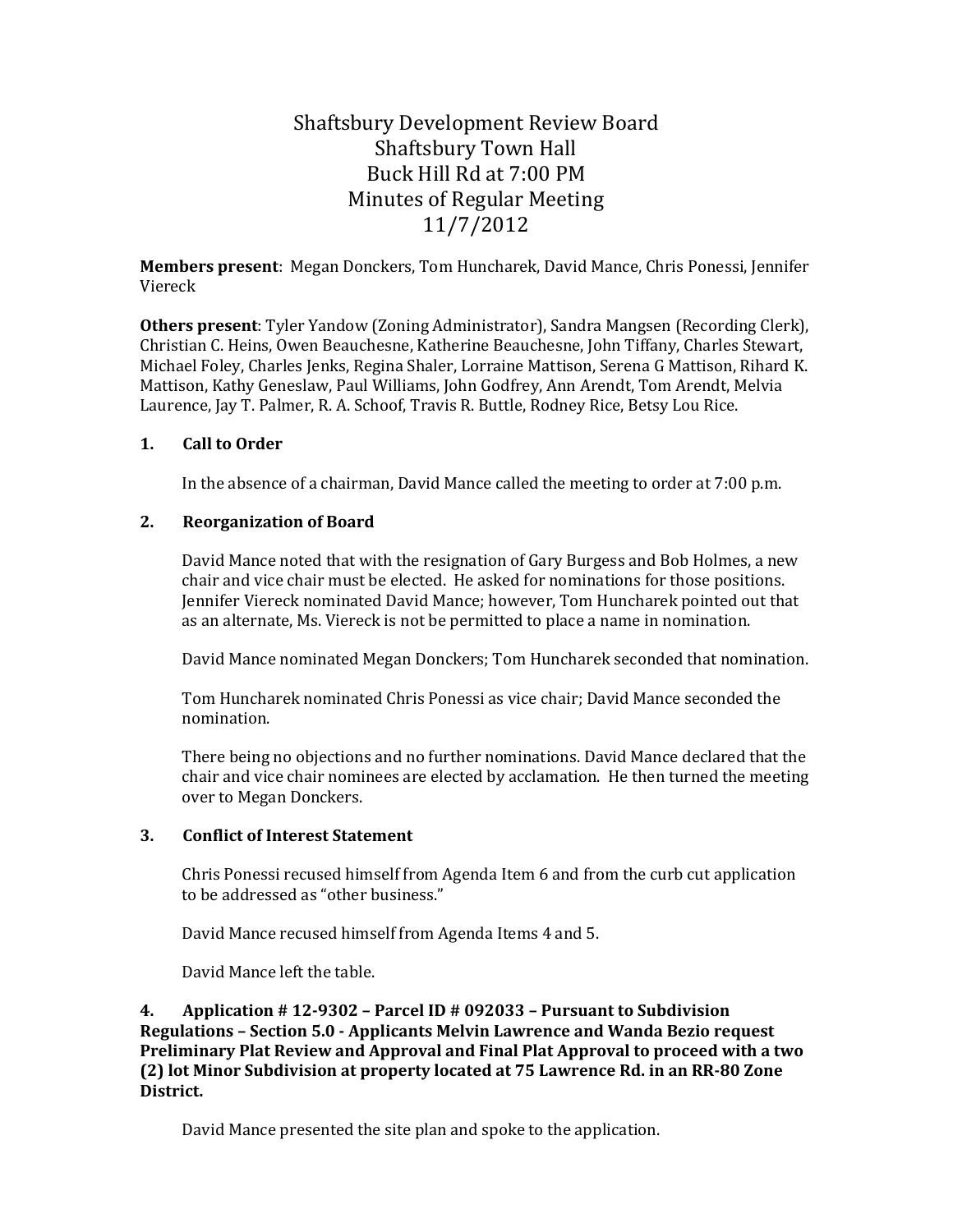**Motion. To close the hearing. Moved by Tom Huncharek; seconded by Chris Ponessi. Carried, 4-0-0.** 

## **Motion. To take to deliberative session for further discussion. Moved by Chris Ponessi; seconded by Jenifer Viereck. Carried, 4-0-0.**

**5. Application # 12-9309 – Parcel ID # 03 02 21.1 – Pursuant to Subdivision Regulations – Section 5.0 - Applicant Regina Shaler request Preliminary Plat and Final Approval for a Hearing for a two (2) lot Major subdivision at property located at 236 Glastonbury Rd. in a RR-200 Zone District. Previously subdivided in 1990 by Hawks (two lot minor).** 

Christian Heins distributed the preliminary plat and spoke to the application.

# **Motion. To close the hearing and approve the preliminary plat. Moved by Jennifer Viereck; seconded by Chris Ponessi. Carried 4-0-0.**

Board went through list of items required before final approval. Chris asked that the stream and buffer to be shown on the plan.

David Mance returned to the table; Chris Ponessi left the table.

## **6. Application # 12-9333, for access to Town Right of Way. Steven and Sandra Snow. 1698 East Rd, Parcel 180221.2**

Chris Ponessi spoke to the application.

## **Motion. To approve application. Moved by David Mance; seconded by Jennifer Viereck. Carried, 4-0-0.**

**7. Application # 12-9334, Parcel ID # 18-01-09 and 18-01-24 – Pursuant to Environmental Court Docket #190-11-10 Vtec, dated October 4, 2012, and Bylaw § 3.6, applicant Hale Mountain Fish and Game Club requests Site Development Plan review and approval for permits number 10-89-22 through 10-89-34 inclusive.** 

John Tiffany and Charles Stewart presented a site development plan and spoke to the application, going through items on the permits one by one and identifying relevant areas on the map.

The chair invited public comments. Owen and Katherine Beauchesne offered comment and distributed documents relating to the historical usage of the properties in question. David Mance summarized that the issue to be decided by the DRB is whether the request for the fourteen permits is an expansion of a pre-existing nonconforming use. Mr. Beauschesne suggested that the Board members make a site visit and examine the provided photographs to understand the history of non-conforming uses on the property.

Albert Sykes, vice president of the Hale Mountain Fish and Game Club, offered further comment.

Lorraine Mattison offered further testimony about the nature of activities at the site.